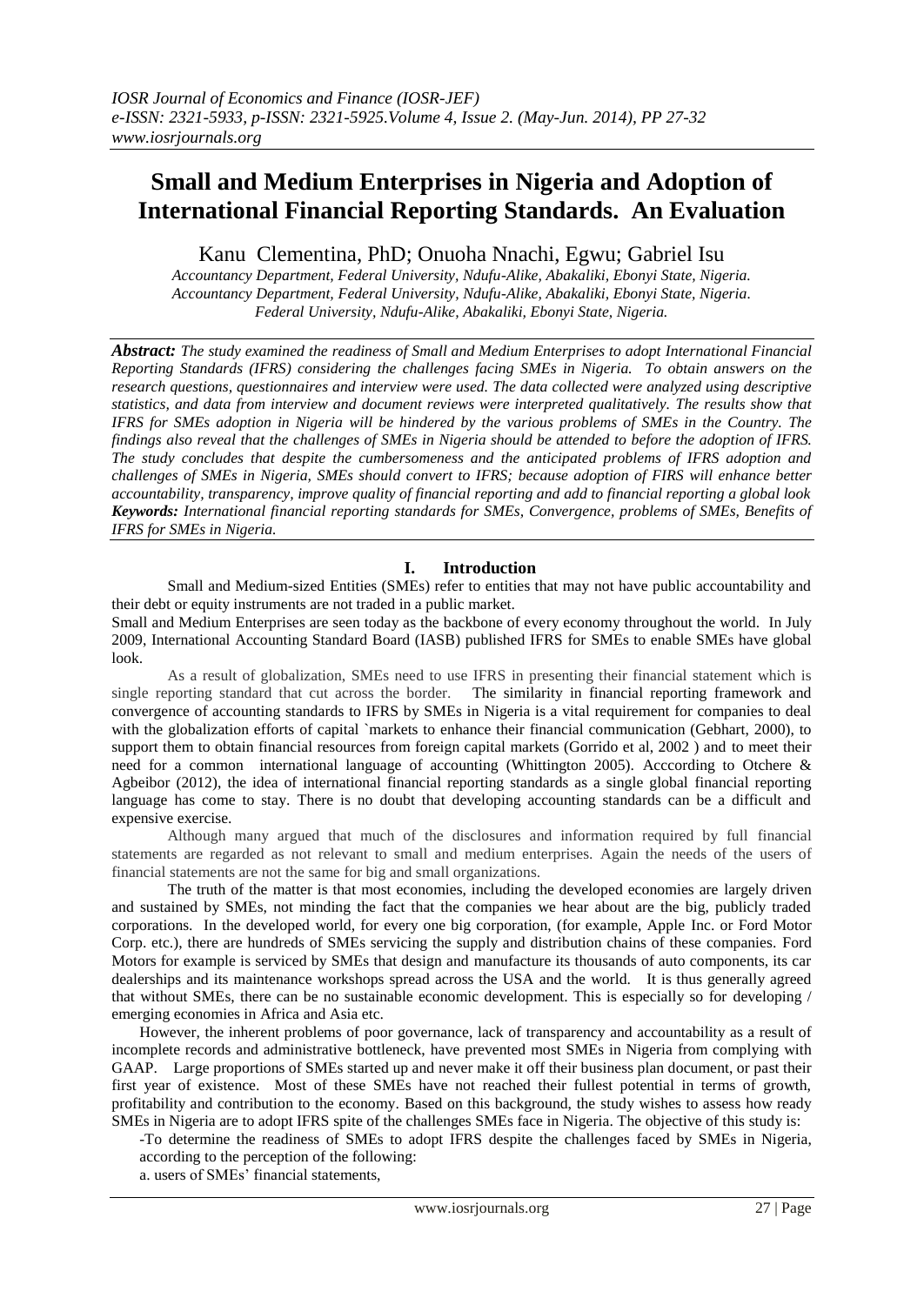b. accounting professionals and owners of SMEs.

c. owners of SMEs in Nigeria.

This paper has five sections. Section 1 is the introduction. Section 2 deals on the review of related literature. Section 3 is research methodology and model specification, section 4 deals with the results of the analyses, while section 5 discusses the results and concludes appropriately with some recommendations.

## **II. Review Of Related Literature**

This section reviews the opinion of other researchers as related to this study.

## **2.1 SMALL AND MEDIUM ENTERPRISES IN NIGERIA**

Earlier before now small and medium enterprise have been taken to be instrumental for economic growth and national development both in developed and developing countries which Nigeria is one of them through generation of employment.

Since Small and Medium Enterprises are seen today as the backbone of every economy throughout the world, (Ojeka and Dickson, 2011). SMEs are significant in the country's economy. SMEs are defined using a certain characteristics, but differs with economies. Some of these include: ownership structure, size, turnover, number of employees, total assets and capital base. These kinds of companies exist all over the continent and in all sectors in Nigeria. SMEs in Nigeria consist of the private sectors, professionals groups and associations. They drive the economy of Nigeria. Imagine where these were better funded and organized, SMEs could have contributed more to the economy.

Various studies conducted by academia, professional and governmental agencies confirm the fact that SMEs are the engine of economic growth and development. While the actual figures vary from country to country, it is believed that on average SMEs (both from the formal and informal sectors) account for between 70% and 90% of employment and >70% of National output.

Agric. Sector accounts for 40% - 45% of GDP in Nigeria and 70% of employment. Over 80% of the Agriculture sector is either subsistence farming or SMEs Agro-allied business

If properly setup, managed and funded, SMEs provided the much needed employment to a large section of the economy in Nigeria. SMEs provide household incomes which drives consumption and which in turn drives economic growth. Some researchers maintain that in the central and eastern Europe SMEs are perceived as the most vibrant and healthier sector of the economies in comparison with the larger entities

Also, good number of SMEs grow over the years to become huge corporations. All companies essentially start small as SMEs but some later grow and become the big corporations we love to hear and talk about example, Tantalizers, ABC Transport, Computer Warehouse Group, Ibeto Group of Companies.

Unfortunately, a large proportions of SME startup but never make it off their business plan document, or past their first year of existence.

As earlier stated, most of SMEs in Nigeria do not achieve their fullest potentials of growth and profitability*.* They are unable to attract any funds to start-off the business. Most SMEs (with the exception of trading companies, government contractors and oil traders) are effectively locked out of traditional sources of financing. SMEs in Nigeria are faced with numerous challenges as:

- Inadequate, inefficient, and at times, non-functional infrastructural facilities,

- inefficient administration

- absence of long-term finance to fund,
- lack of accountability and transparency/ Poor governance
- -incomplete records,
- -under project finance for SMEs,
- -lack of scientific and technological knowledge,
- -Lack of suitable training and leadership development and others.
- Poorly thought-out business ideas / concept
- -Lack of separation of "owners pocket from business pocket"
- Adverse changes in total market demand
- Intensification of competition and poor response plan
- Highly demotivated staff (No defined career paths)

These have hindered them from playing the expected role in Nigeria's economic growth and development. Numerous efforts have been made by government to enhance the survival and the impact of SMEs in Nigerian economic development, but it seems that both environmental and political factors have not give way for the objective to be achieved. Hence, Molokwu B. (2005) said that unfortunately, these SMEs over the years, have been bedeviled by several inhibitions, which tend to make their growth perpetually stunted by infrastructural decay, insecurity of lives and property, multiplicity of taxation, lack of access to good and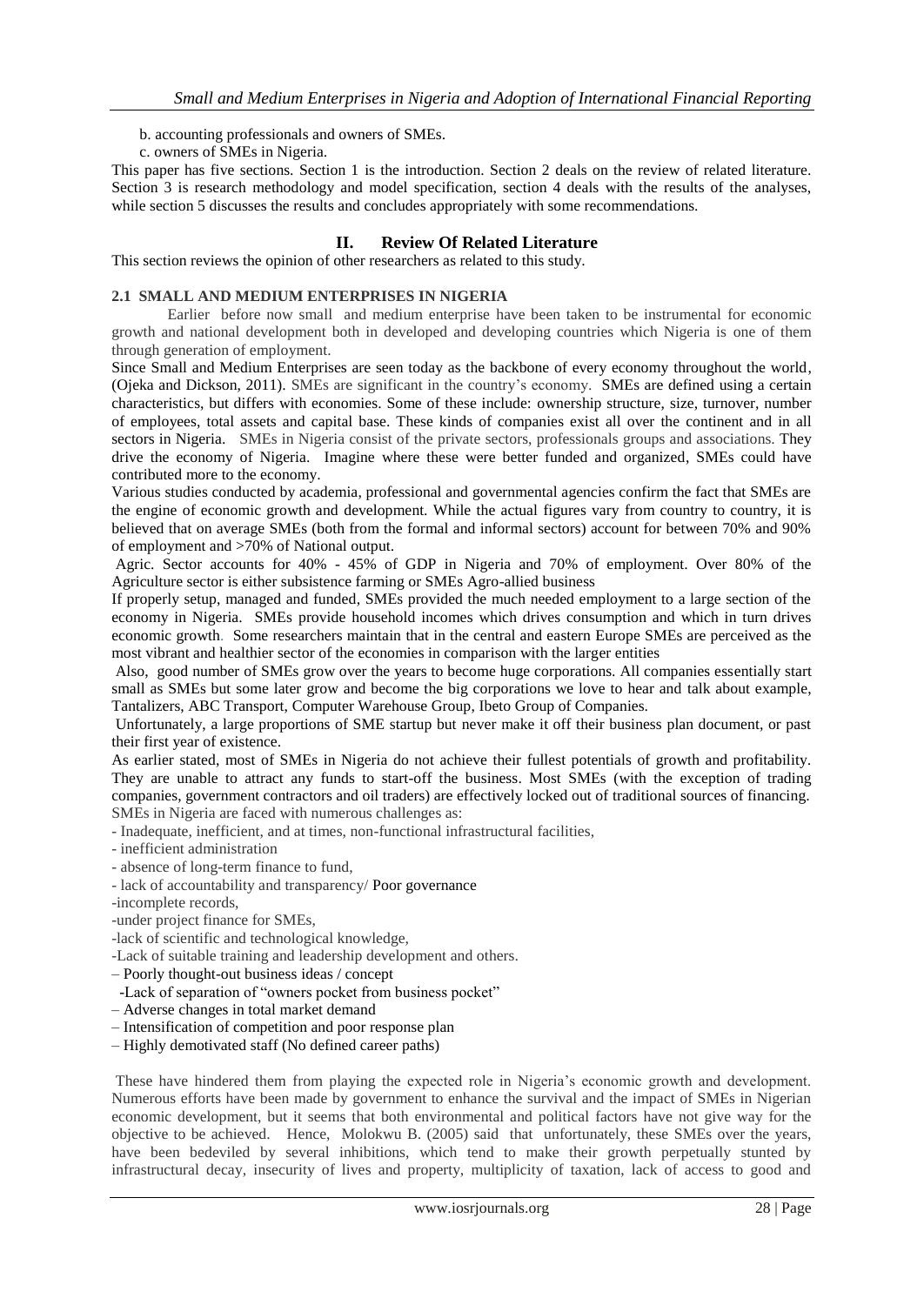modern technology, lack of research and development as well as good entrepreneurship, difficulties in building coalitions and business linkages among others.

Government is not relenting in their efforts to make SMEs in Nigeria what they should be because of the prospects of SMEs in the country which some authors listed as the crucial role of engine of growth, development and industrialization, employment/ wealth creation and poverty reduction.

Molokwu maintain that SMEs are the largest employer of labor, providing livelihood for over 80 percent of the African work force especially women and the youth and that it is a well-known fact that the African economy is government-driven while SMEs are the veritable engine of growth in developed economies. Statistics have it that only about 10% of SMEs in Nigeria are involved in manufacturing while the rest are in agriculture, services and commerce. So for the sustainability of these roles, SMEs in Nigeria should be encouraged to grow to the greater height of the adoption of IFRS for SMEs will long go long way to enhance.

Many SMEs in Nigeria have being enjoining international relationships due to their better and improved performances. The issue of commercialization and privatization of government-owned companies is another avenue that helped SMEs in Nigeria to portray their efforts towards the nations development. Some SMEs are still looking for any opportunity to experience external business actions. Due to the place of SMEs in the nation's economy and the benefits that would accrue to SMEs in Nigeria, SMEs need to use IFRS in presenting their account which is single reporting standard that cut across the border. The reason is because IFRSs have been globally accepted as a key for reliable, understandable and transparent financial reporting. So the issue of IFRS is a welcomed idea that helps SMEs for international interaction.

#### 2.2 **IFRS FOR SMEs IN NIGERIA**

IASB, 2009 said that IFRS is designed for SMEs and it is a self-contained standard of 230 pages, designed to meet the needs and capabilities of Small and Medium sized Entities (SMEs), which are estimated to account for over 95 per cent of all the companies around the world.

Nobes (2004) said that due to the problems associated with worldwide accounting diversity, attempts to reduce accounting differences across countries have been ongoing debates for decades and as a result of the advantages it provides for countries and multinational companies, many countries adopt International Financial Reporting Standards. Although many argued that much of the disclosures and information required by full financial statements is regarded as not relevant to small and medium enterprises.

Again the needs of the users of financial statement are not the same for big and small organizations, especially in Nigeria where SMEs is merely family business and some do not have accounting records.

The costs of SMEs reporting financial statements in IFRS should be high, the resulting statements would not meet the objective of decision-usefulness. Many SMEs in Nigeria keep incomplete records in their book keeping. Some do not have nor see reasons for keeping accounting records yet they contribute immensely to the development of the economy.

SMEs do not have "public accountability" hence they do not need to disclose as much information as the listed companies do. Again, the application of IFRSs by SMEs would not be beneficial for them from the view of the cost involved. SMEs generally have limited staff and resource and they will face significant costs while adopting IFRSs. Goh/Holt (2006 ) define this as "a unique financial burden" that is placed on SMEs because they must pay a proportionally higher cost than big companies for the same benefit. The users of SME financial statements would be creditors, suppliers, employees and the tax authorities may focus on different information compared with the users of financial statements of listed companies. They may be more interested in short term cash flows, liquidity and interest coverage (Sivaram, 2006).

However, Cheney (2004) mention the goal of IFRS for SMEs project of the IASB as: to reduce the burden of disclosure for smaller companies, while preserving the recognition and measurement principles of international standards.

Iyoha and Faboyede, 2011; Apostolos et al., 2010; Jermakowicz et al. 2007; Alicja et al., 2007; Susana et al., 2007; Jermakowicz, 2004) also maintain that adoption of IFRS has a number of important benefits for a wide range of stakeholders such as, increased comparability of consolidated accounts, increased levels of transparency, better access to the global capital markets and other stakeholders would benefit from overall better reporting and information.

The secondary research made in less developed countries such as South Africa, Turkey, Kenya, Ghana (Bohušova, 20 11) found out that the adoption of the IFRS for SMEs would improve their access to financial funds, would help them to penetrate foreign markets and thus their financial situation and performance would be improved. Therefore, Nigeria would not be exceptional to this case.

Arsoy, A. P., Sipahi, B.,( 2008) made it clear that the adoption of IFRS for SMEs in Turkey changed the accounting system and met the needs of the users of SME financial statements, although the adoption process was complex, because of the corporate structure of SMEs and the limited education opportunities about IFRS. Prıcewaterhousecoopers 2006, IASB 2007) opine that the benefit of the IFRS for SMEs are as follows;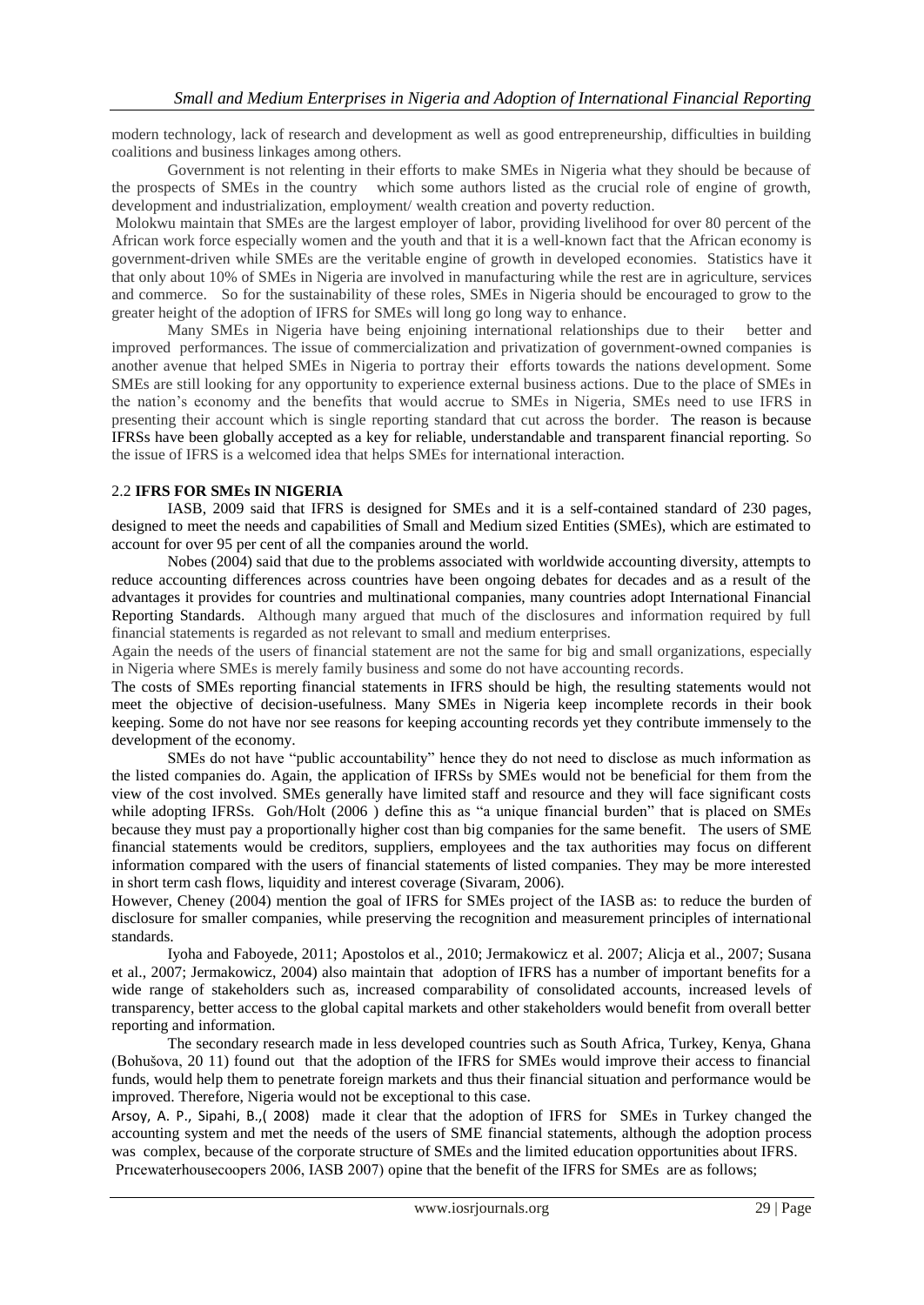- Adoption of IFRS for SMEs will improve the comparability of financial information of SMEs at either national or international levels.

- Adoption of IFRS for SMEs will make easier to implement planned cross-border acquisitions and to initiate proposed partnerships or cooperation agreements with foreign entities.

- Adopting IFRS for SMEs can help SMEs to reach international markets.

- Adoption of IFRS for SMEs will have a positive effect on the credit rating scores of enterprises, this will strength SMEs' relationships with credit institutions.

- Vendors want to evaluate the financial health of buyers before they sell goods or services on credit. The adoption of IFRSs will enhance the financial health of the SMEs.

The transition date for SMEs in Nigeria is January 2013 and should report fully on December 2014.

#### **III. Research Methodology**

The survey research is used, which involved the use of questionnaire. The questionnaire is based on receiving perceptions of respondents (professionals, users of financial statements and managers/owners of SMEs) on the readiness of SMEs in Nigeria to adopt IFRS considering the problems of SMEs in Nigeria*.*

This study thus seeks to answer the following research question:

Whether SMEs in Nigeria are ready to adopt IFRS with the problems of SMEs in Nigeria based on the perception of:

-accounting professionals

-users of financial statements

-managers/owners of SMEs

The process of data collection included pre-tested and administration of questionnaire, after which the data was captured and analyzed. We administered 500 questionnaires to the users of financial statements and accounting practitioners and owners of SMEs in the south East zone of Nigeria only 350 (70%) were returned 100, 150 and 100 from accounting professionals, users' of financial statements and owners of SMEs respectively.

Our reason to choose accountants for this research is that they are professionals who are going to report on the financial performance of SMEs in accordance with the requirement of IFRS, the users will use the financial statements for decision making and the managers/ owners will make available the information to be used in preparing the financial statements.

The responses presented below as:

| VERY READY            | VR.                                    |                |
|-----------------------|----------------------------------------|----------------|
| <b>READY</b>          | R                                      |                |
| LESS READY            | LR                                     |                |
| NOT READY             | <b>NR</b>                              |                |
| NO RESPONSE NRP       |                                        |                |
|                       | USERS OF FINANCIAL STATEMENTS          | <b>UES</b>     |
| CHARTERED ACCOUNTANTS |                                        | CA <sup></sup> |
|                       | OWNERS OF SMALL AND MEDIUM ENTERPRISES | OS             |
|                       |                                        |                |

#### **IV. Data Presentation And Analyses**

The data were analyzed using descriptive statistics including percentages and vertical cone.

| Table 4.1: RESPONSES COLLECTED |  |
|--------------------------------|--|
|--------------------------------|--|

| <b>Users of SMEs Financial</b><br>St. |                             | <b>Accountants/Professionals</b> | Manager/Ow<br>ners of SMEs         | <b>Total</b>    |  |  |
|---------------------------------------|-----------------------------|----------------------------------|------------------------------------|-----------------|--|--|
|                                       | N <sub>0.0</sub> f response | N <sub>0.of</sub> response       | N <sub>0</sub> .<br>of<br>response | No. of response |  |  |
| 38<br>40<br>Very ready                |                             |                                  | 35                                 |                 |  |  |
| Ready                                 | 40                          | 70                               | 30                                 | 140             |  |  |
| Less ready<br>Not ready<br>10         |                             | 25                               | 20                                 | 52<br>25        |  |  |
|                                       |                             | 10                               |                                    |                 |  |  |
| No response                           | 5                           |                                  | 10                                 | 20              |  |  |
| 100<br>150<br><b>Total</b>            |                             |                                  | 100                                | 350             |  |  |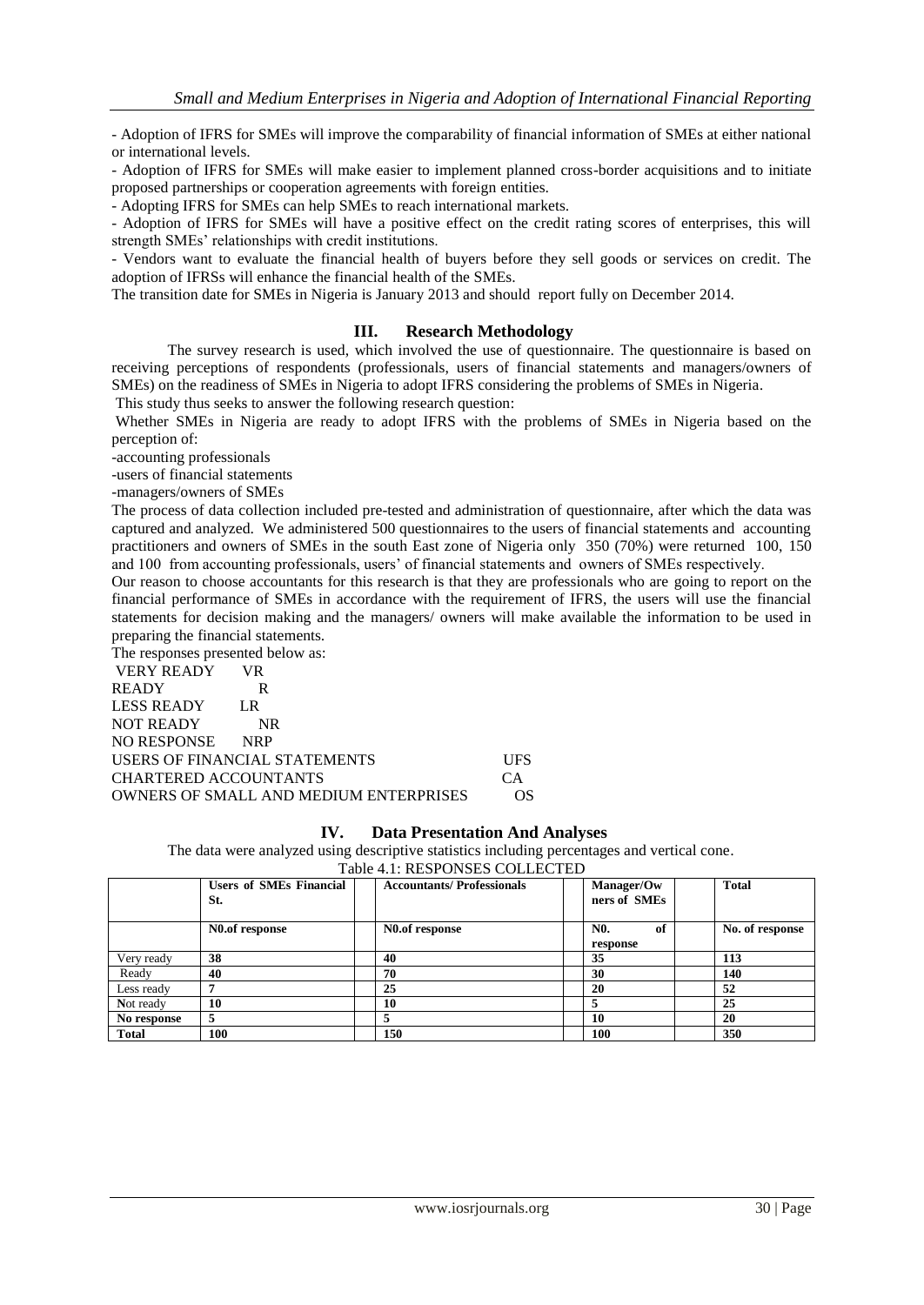

| Table | 4. |  |
|-------|----|--|
|       |    |  |

|              | RESPONSES IN PERCENTAGE. |               |    |               |                             |
|--------------|--------------------------|---------------|----|---------------|-----------------------------|
|              | VR \$R<br>$\frac{0}{0}$  | $\frac{0}{0}$ | NR | $\frac{0}{0}$ | <b>NRP</b><br>$\frac{0}{0}$ |
| CА           | 23.01                    |               |    | 2.85          | 1.23                        |
| <b>UFS</b>   | 31.42                    | 7.14          |    | 2.85          | 1.23                        |
| <b>OS</b>    | 18.57                    | 5.86          |    | 1.3           | 2.54                        |
| <b>TOTAL</b> | 73%                      | 15%           |    | 7%            | 5%                          |

# **V. Discussion of the findings**

The data collected from Chartered Accountants, Users of financial Statements and managers and owners of Small and medium Enterprises as represented in percentage show that the total response from very ready and ready is 73%, less ready is 15%, no ready is 7% and no response is 5%, Data represented with cones from chartered accountants, very ready 40, ready 70, less ready 25, not ready 10, no response 5, users of financial statements, very ready 38 and ready 40, less ready 7, not ready 10, no response 5, owners of small and medium enterprises and very ready 35 and ready 30, Less ready 20, not ready 5, no response 10, The result obtain from the perception of Charted accountants, users of financial statements and owners of small and medium and enterprises show that SMEs are ready to adopt IFRS despite the challenges of SMEs in Nigeria. Data collected from interview conducted indicate that SMEs should adopt IFRS because SMEs constitute the

major economic hub of the nation due of employment generation and contributions to nation's GDP. Again, although the costs in terms of people, resources, time and processes appear high, the benefits of improved transparency, accountability and ease of comparison far out-weigh those costs. SMEs that adopt IFRS will become easier to manage and attract labor and capital.

### **5.1 CONCLUSION**

Based on the results that have been already presented from our field study, we conclude that from the viewpoint of Chartered Accountants, Users of financial statements and owners of Small and medium enterprises, that adoption of IFRS by SMEs can be seen as a required effort to the growth and survival of Small and medium enterprises. Although IFRS for SMEs is costly and burdensome but the adoption of IFRS will enhance competitive advantage, potentials for growth and sustainability of SMEs in Nigeria. Adoption of IFRS by SMEs in Nigeria will encourage comparison of financial statements within the industry, across industries, improved transparency and accountability globally.

# 5.2 **RECOMMENDATION**

Based on the findings of this study, the following recommendations were made:

-The adoption of IFRS for SMEs in Nigeria should be gradual but sustained process.

- Adoption of IFRS by SMEs in Nigeria should beginning with enlightenment campaigns.

- Training on IFRS is required for SMEs to have required skill and competence as required for IFRS accounting.

-Government should support the adoption of IFRS by solving the problems of SMEs.